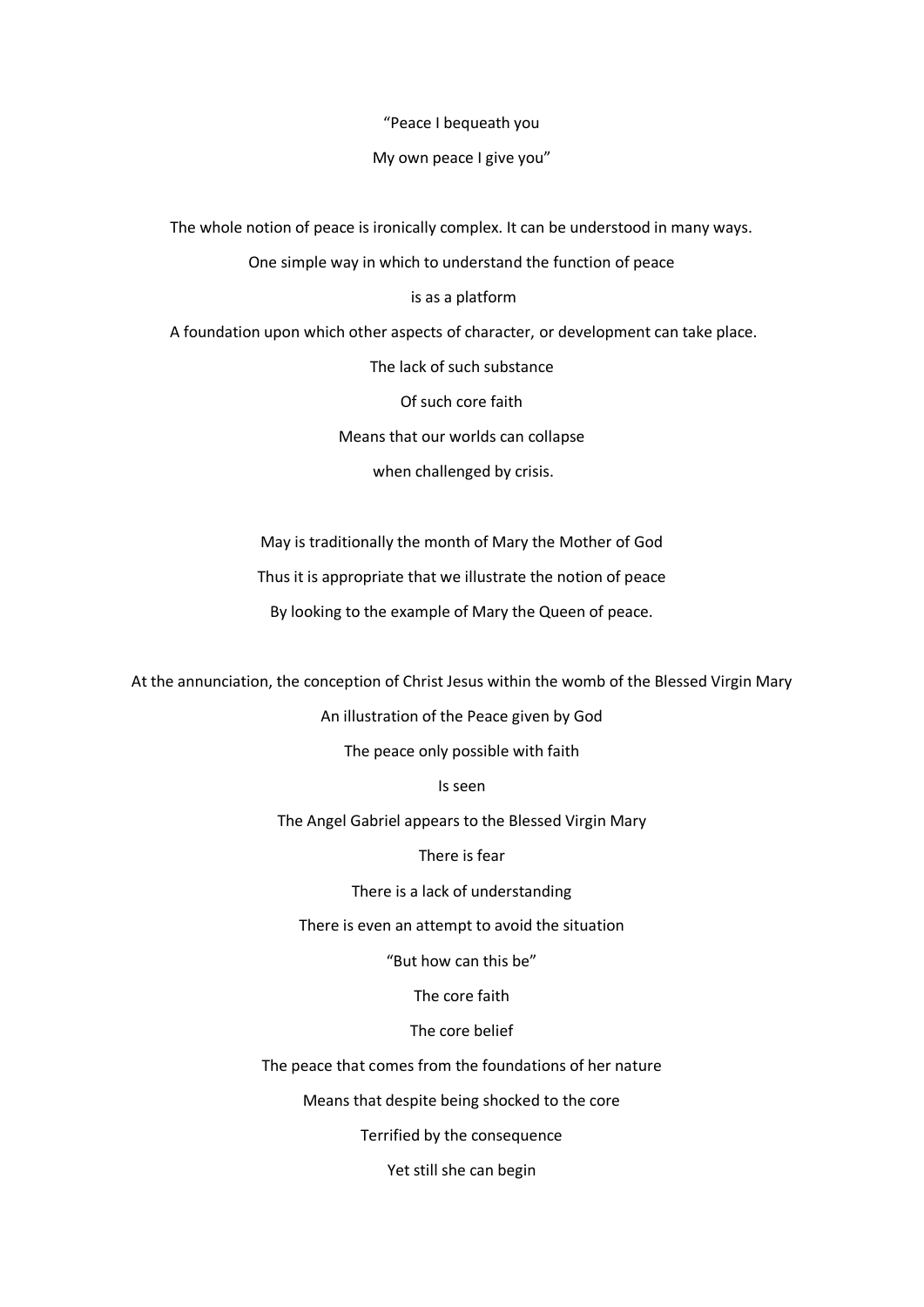Not knowing where this will lead

She can begin

"Peace I bequeath you

## My own peace I give you"

It is our faith that Our Lord Jesus Christ was fully God and fully human.

That he was born of the Virgin Mary.

Born in a stable, in want

Soon to become a helpless refugee

The son of a foster Father

The child of a community

The Jesuit Religious order traditionally say

Give me the child and I will give you the man

So much about the childhood of Our Lord Jesus was dysfunctional

If it is true that Christ was fully human

Then much of his nature was formed in that childhood home

A home of potential chaos

The core faith

The core belief

The peace that came from the foundation of the nature of this woman.

Meant that this mother communicated the richness of love to the child born in poverty

Meant that this mother gave to this child security as they fled tyranny

Meant that this mother created from her peace of mind

The peace in which this child would grow and prosper

Not knowing where this would lead

"Peace I bequeath you

My own peace I give you"